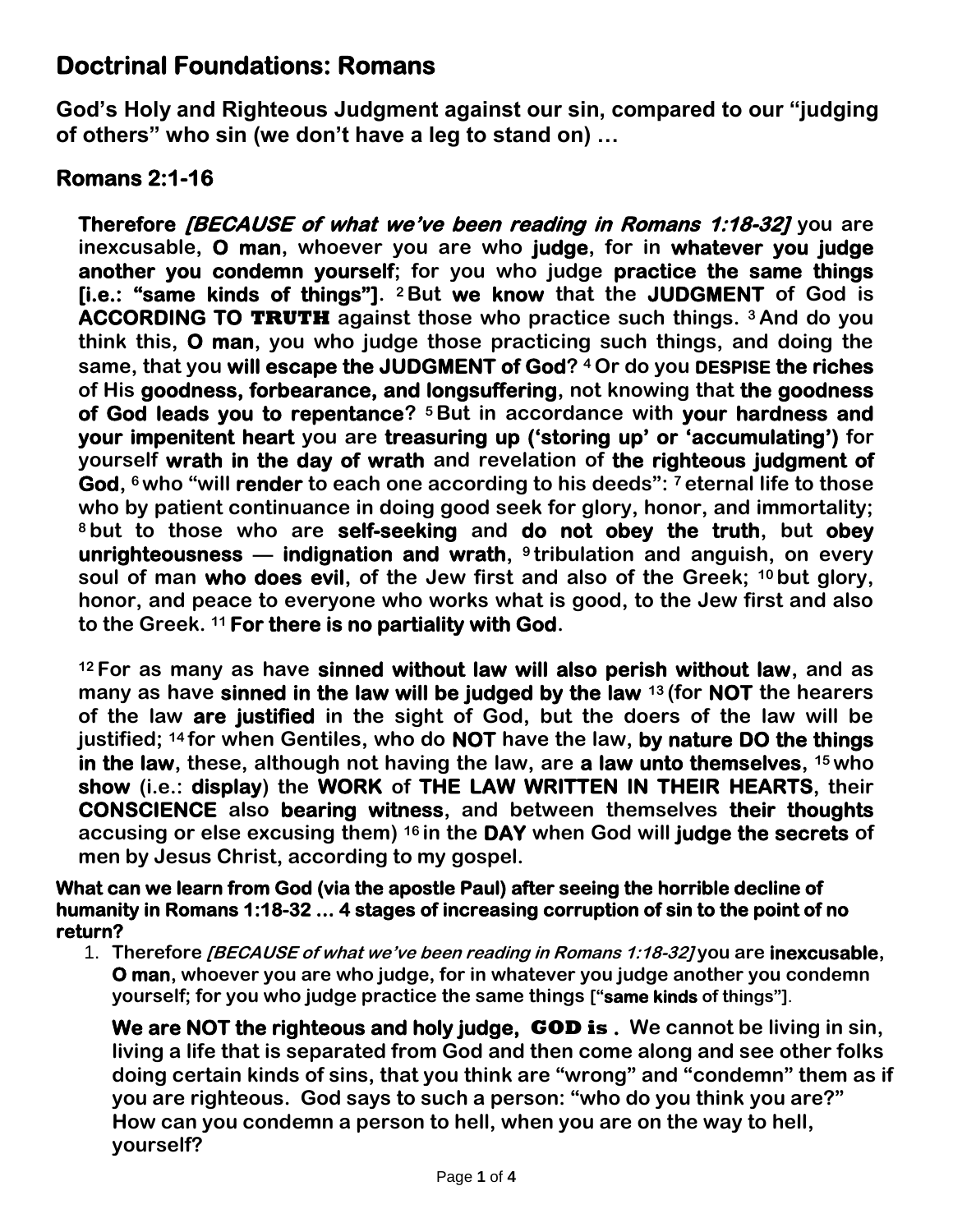- 2. **FYI: Paul is using a "fake person" "O man" "whoever you are who judges…" He is arguing with a "fake person" … similar to Role Playing … which gives us an example of a person who might argue against what Paul has taught us so far, what we've read in Romans 1:16-32 the Gospel, God's Righteousness Revealed In Christ Jesus and His finished work of redemption … and the 4 stages of Progressive, Increasing Sinful Corruption of any society that is unrepentant, rejects God and His Revelation (in nature and in His Word), and continues going along with sin. "O man" – Paul is using a literary device to help the reader understand certain "points" in an argument or a premise, etc. Paul uses this device to help us understand how crazy it is for sinners to judge other sinners to hell (full condemnation).**
- 3. **The Accumulation of Wrath … being stored for the DAY of Judgment, the Day of God's Wrath … Romans 2:2-11**

**When unrepentant sinners (people who are not saved, people who are not genuinely born again) sin, each sin they commit, adds exponentially to their long sinful records … God records every sin, all sins are recorded from birth until death … unless a person becomes born again in Christ Jesus our Lord and Savior. They REJECT God's Goodness and Love that would lead them to repentance.**

**Romans 2:8-9 but to those who are self-seeking and do not obey the truth, but obey unrighteousness — indignation and wrath, <sup>9</sup> tribulation and anguish, on every soul of man who does evil** 

**Notice how sinners, even those with "some remaining morals" are "selfseeking" and don't obey the TRUTH… they will suffer the consequences.**

**All Sinners will be Judged according to TRUTH (remember who those in Romans 1:18 "suppressed the TRUTH in unrighteousness"?) God will judge using the full Reality of the TRUTH of each and every sinful act committed … or sins of omission (when you should've done something but didn't). All the motives (the reasons behind them, the excuses given, etc…) are all recorded and will be "Played Back" at your TRIAL before God at the Great White Throne Judgment (see Revelation 20:11-15) … God will judge every lost sinner according to their deeds, their sinful works.**

**Revelation 20:11-15 -- Then I saw a Great White Throne and Him who sat on it, from whose face the earth and the heaven fled away. And there was found no place for them. <sup>12</sup>And I saw the dead, small and great, standing before God, and books were opened. And another book was opened, which is the Book of Life. And the dead were judged according to their works, by the things which were written in the books. <sup>13</sup>The sea gave up the dead who were in it, and Death and Hades delivered up the dead who were in them. And they were judged, each one according to his works. <sup>14</sup>Then Death and Hades were cast into the Lake of Fire. This is the second death. <sup>15</sup>And anyone not found written in the Book of Life was cast into the Lake of Fire.**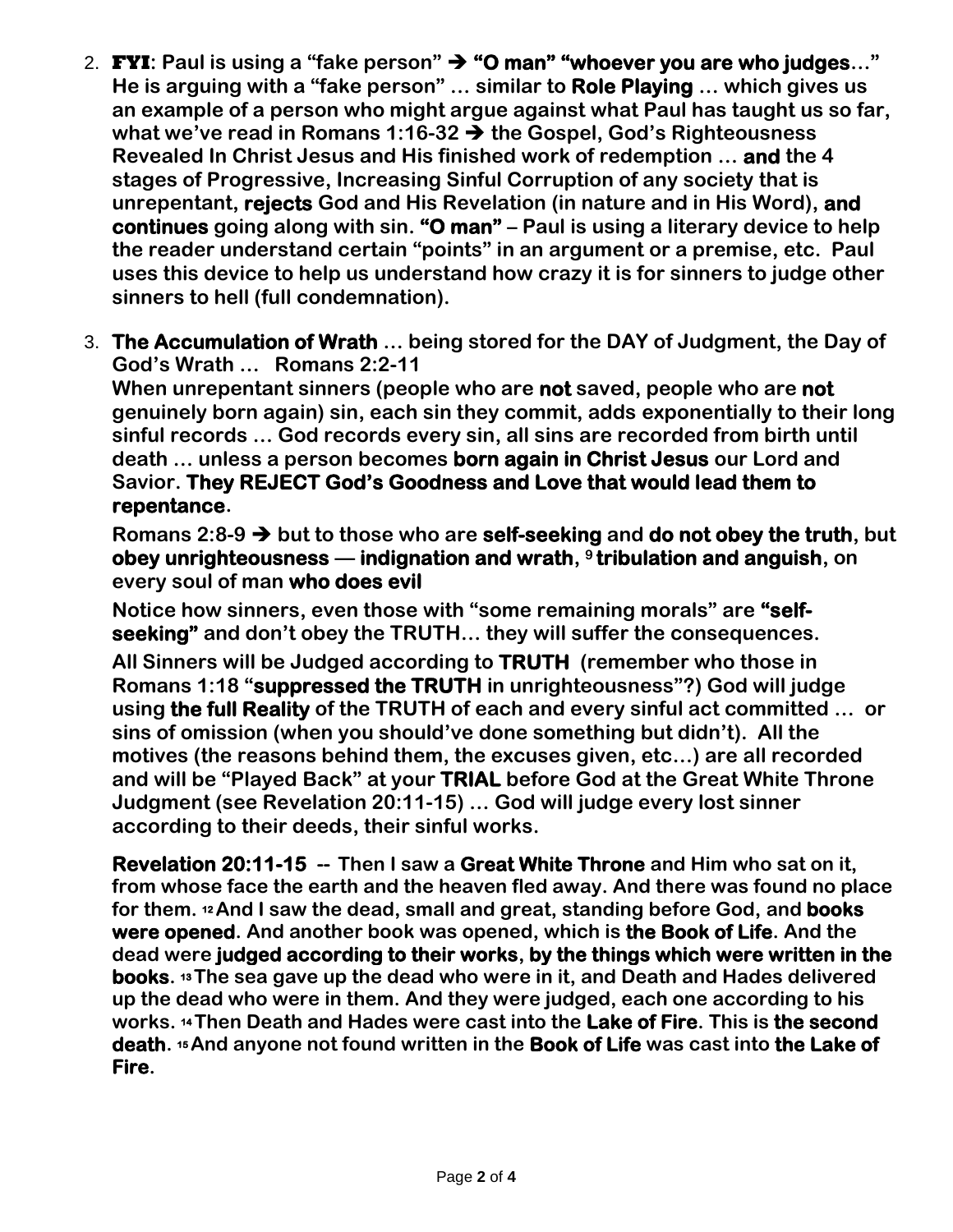4. **The MORAL Sinner [the moralist] … the Gentile, Moral Sinner (the non-Jewish pagan or atheist, pantheist, animist, agnostic, etc…) … who has some morals … may have some moral boundaries. His "deeds" or "decision making" show that God's Law is written on his heart … his conscience either accusing or excusing him. There were many in Paul's time that were like this. There are many like this around us today. They may be the nicest people, kind, moral, etc. but are very far from God. They are not saved, not born again and would be enemies of God in their hearts and minds (they would argue with God and even "judge God" if they had a chance, etc.) Yet, for some weird reason they hold to some moral framework, logical thinking, and are generally nice people (unless you bring up "religion" or things like that, etc.)**

**Moral sinners might think that certain folks are who engage in alternative lifestyle behaviors are wrong and bad for society. Or they might think that murder is evil, adultery is bad and immoral, etc. But secretly, they do other kinds of sinful behaviors, sinful choices, selfish self-centered things in life that God is not pleased with. They might excuse those kinds of things in their own lives but Judge others, because what others are doing are much "worse" than their sins. They might say "at least I am not robbing banks or murdering people". (I might say, "I am glad you aren't, as well") But, they still does not excuse them from any other sins they may have committed in their lives. They are moralists, but variable moralists … it depends if people are judging them personally, as opposed to the moralists judging others.** 

**We are born with some sense of morality, especially an acute sense of "fairness". When we hear children say, "mom, that isn't fair…" we did not teach them this … this sense is built into us from conception. We have a sense of "justice" and "fairness" … but sin corrupts that and it becomes selfish and selfserving fairness. It is only "not fair" when it is against us. But when we are not fair to someone else, it is their fault (ha).**

## 5. Conscience  $\rightarrow$  con = with science = knowledge  $\ldots \rightarrow$  with knowledge.

**Thus, Conscience is "with knowledge" as a "mini-judge" that has some basis to "judge" or to discern thoughts, intentions, and possible actions and choices, etc. Whenever we think about doing something … we do it with knowledge. We either listen to our conscience or we ignore it. If our conscience is "innocent" it can be a better "judge" to listen to. If our conscience has been corrupted, hardened, or seared … it can be a faulty "judge" to follow. In some cases a person's conscience can be something NOT to listen to.**

**We are all born with a Conscience - an area connected with our heart and mind that is like a little "judge" of what is "right" and what is "wrong". It is very, very basic at birth. It is fed and built up based upon our "up bringing" – how we are raised. Our environment, family life, culture, etc… can affect our conscience. The sinner's conscience can be so corrupted that it can be considered to be "seared as with a hot iron" (1 Timothy 4:1-2). It can be so hardened as to be irreparable in some cases. When a person is Born Again in Christ, his/her conscience can become fully clean and can be fed with God's Holy Word and Empowered by God's Spirit so that it can become something to listen to when deciding on doing something that be Good or Bad, etc.**